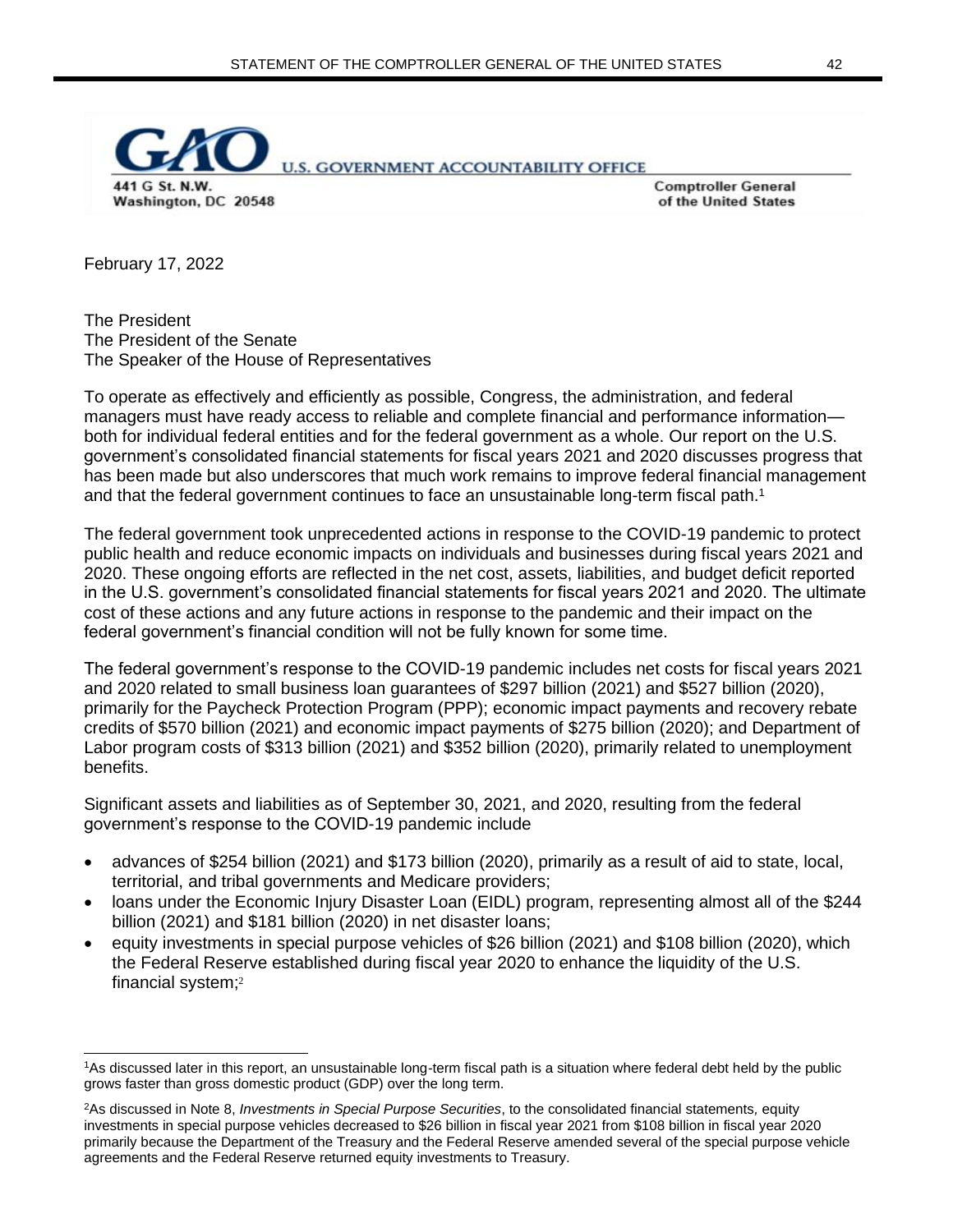- cash and other monetary assets of \$1,927 billion (2020) resulting from the Department of the Treasury maintaining an elevated cash balance to maintain prudent liquidity in light of the size and relative uncertainty of COVID-19 pandemic–related outflow;<sup>3</sup> and
- loan guarantee liabilities of \$231 billion (2021) and \$520 billion (2020), primarily related to the PPP.<sup>4</sup>

COVID-19 pandemic–related budget expenditures totaled \$1.8 trillion in fiscal year 2021 and \$1.6 trillion in fiscal year 2020, increasing the budget deficit. During fiscal year 2020, primarily due to a budget deficit of \$3.1 trillion and an increase in cash and other monetary assets, debt held by the public increased by \$4.2 trillion to \$21.0 trillion. During fiscal year 2021, primarily due to a budget deficit of \$2.8 trillion, offset by decreases in cash and other monetary assets, debt held by the public increased by \$1.3 trillion to \$22.3 trillion.

Our audit report on the U.S. government's consolidated financial statements is enclosed. In summary, we found the following:

• Certain material weaknesses<sup>5</sup> in internal control over financial reporting and other limitations resulted in conditions that prevented us from expressing an opinion on the accrual-based consolidated financial statements as of and for the fiscal years ended September 30, 2021, and 2020.<sup>6</sup> About 30 percent of the federal government's reported total assets as of September 30, 2021, and approximately 18 percent of the federal government's reported net cost for fiscal year 2021 relate to significant federal entities that received a disclaimer of opinion<sup>7</sup> or qualified opinion<sup>8</sup>

<sup>3</sup>As discussed in Note 2, *Cash and Other Monetary Assets*, to the consolidated financial statements, cash and other monetary assets decreased in fiscal year 2021 because Treasury reduced the cash balance in fiscal year 2021 to well under its prudent policy level because of debt limit constraints.

<sup>4</sup>The change from fiscal year 2020 to fiscal year 2021 is primarily due to new guarantees of \$304 billion, offset by loan forgiveness payments to lenders of \$558 billion.

<sup>5</sup>A material weakness is a deficiency, or combination of deficiencies, in internal control over financial reporting, such that there is a reasonable possibility that a material misstatement of the entity's financial statements will not be prevented, or detected and corrected, on a timely basis. A deficiency in internal control exists when the design or operation of a control does not allow management or employees, in the normal course of performing their assigned functions, to prevent, or detect and correct, misstatements on a timely basis.

<sup>6</sup>The accrual-based consolidated financial statements as of and for the fiscal years ended September 30, 2021, and 2020, consist of the (1) Statements of Net Cost, (2) Statements of Operations and Changes in Net Position, (3) Reconciliations of Net Operating Cost and Budget Deficit, (4) Statements of Changes in Cash Balance from Budget and Other Activities, and (5) Balance Sheets, including the related notes to these financial statements. Most revenues are recorded on a modified cash basis.

<sup>7</sup>A disclaimer of opinion arises when the auditor is unable to obtain sufficient, appropriate audit evidence to provide a basis for an audit opinion, and the auditor concludes that the possible effects on the financial statements of undetected misstatements, if any, could be both material and pervasive and accordingly does not express an opinion on the financial statements.

<sup>&</sup>lt;sup>8</sup>A qualified opinion arises when the auditor is able to express an opinion on the financial statements except for specific areas where the auditor was unable to obtain sufficient and appropriate evidence, and the auditor concludes that the possible effects on the financial statements of undetected misstatements, if any, could be material but not pervasive.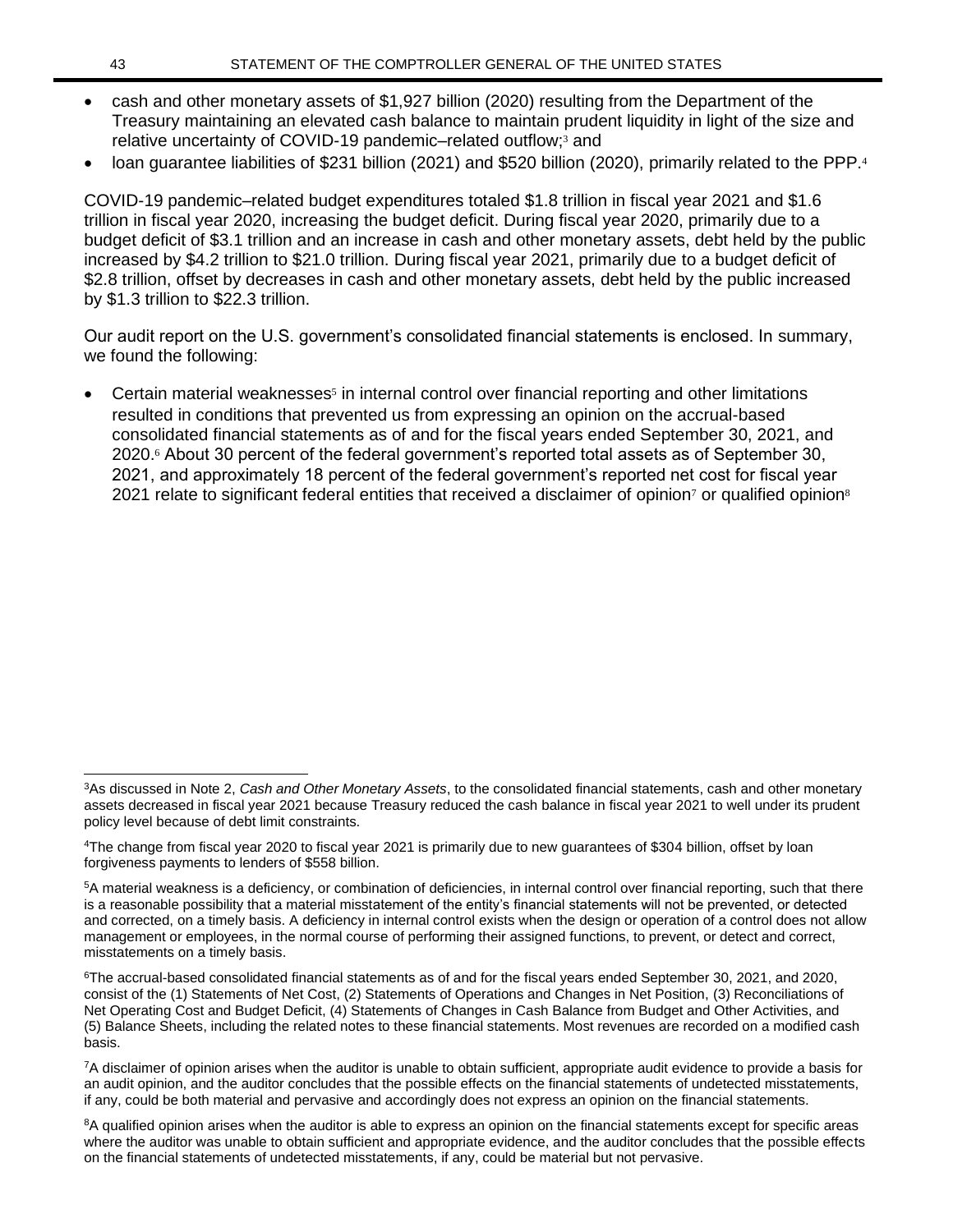on their fiscal year 2021 financial statements or whose fiscal year 2021 financial information was unaudited.<sup>9</sup>

- Significant uncertainties (discussed in Note 25, *Social Insurance*, to the consolidated financial statements), primarily related to the achievement of projected reductions in Medicare cost growth, prevented us from expressing an opinion on the sustainability financial statements, which consist of the 2021 and 2020 Statements of Long-Term Fiscal Projections;<sup>10</sup> the 2021, 2020, 2019, 2018, and 2017 Statements of Social Insurance;<sup>11</sup> and the 2021 and 2020 Statements of Changes in Social Insurance Amounts. About \$48.2 trillion, or 68 percent, of the reported total present value of future expenditures in excess of future revenue presented in the 2021 Statement of Social Insurance relates to Medicare programs reported in the Department of Health and Human Services' (HHS) 2021 Statement of Social Insurance, which received a disclaimer of opinion. A material weakness in internal control also prevented us from expressing an opinion on the 2021 and 2020 Statements of Long-Term Fiscal Projections.
- Material weaknesses resulted in ineffective internal control over financial reporting for fiscal year 2021.
- Material weaknesses and other scope limitations, discussed above, limited tests of compliance with selected provisions of applicable laws, regulations, contracts, and grant agreements for fiscal year 2021.

Overall, the federal government has made significant strides in improving financial management since key federal financial management reforms were enacted in the 1990s. Twenty-one of the 24 Chief Financial Officers Act of 1990 (CFO Act) agencies received unmodified ("clean") opinions on their respective entities' fiscal year 2021 financial statements, up from six CFO Act agencies that received clean audit opinions for fiscal year 1996.<sup>12</sup> In addition, accounting and financial reporting standards have continued to evolve to provide greater transparency and accountability over the federal government's operations and financial condition, including long-term sustainability. We have reported

<sup>9</sup>The Department of Defense received a disclaimer of opinion on its fiscal years 2021 and 2020 financial statements. The Small Business Administration (SBA) received a disclaimer of opinion on its fiscal year 2021 balance sheet and its remaining statements were unaudited; SBA received a disclaimer of opinion on its fiscal year 2020 financial statements. The Department of Labor received a qualified opinion on its fiscal year 2021 financial statements but received an unmodified opinion on its fiscal year 2020 financial statements. The 2021 Schedules of the General Fund of the U.S. Government were not audited to allow Treasury sufficient time to continue to implement a remediation plan to address the issues we reported as part of our disclaimer of opinion on the fiscal year 2020 Schedules of the General Fund. Also, for fiscal years 2021 and 2020, the financial information for Security Assistance Accounts was unaudited.

<sup>&</sup>lt;sup>10</sup>The 2021 and 2020 Statements of Long-Term Fiscal Projections present, for all the activities of the federal government, the present value of projected receipts and noninterest spending under current policy without change, the relationship of these amounts to projected GDP, and changes in the present value of projected receipts and noninterest spending from the prior year. These statements also present the fiscal gap, which shows the combination of noninterest spending reductions and receipts increases necessary to hold debt held by the public as a share of GDP at the end of the projection period to its value at the beginning of the period. The valuation date for the Statements of Long-Term Fiscal Projections is September 30.

<sup>&</sup>lt;sup>11</sup>The Statements of Social Insurance present the present value of revenue and expenditures for social benefit programs, primarily Social Security and Medicare. These statements are presented for the current year and each of the 4 preceding years as required by U.S. generally accepted accounting principles. For the Statements of Social Insurance, the valuation date is January 1 for the Social Security and Medicare programs, October 1 for the Railroad Retirement program, and September 30 for the Black Lung program.

 $12$ The 21 agencies include the Department of Health and Human Services, which received an unmodified ("clean") opinion on all statements except the Statements of Social Insurance and the Statements of Changes in Social Insurance Amounts.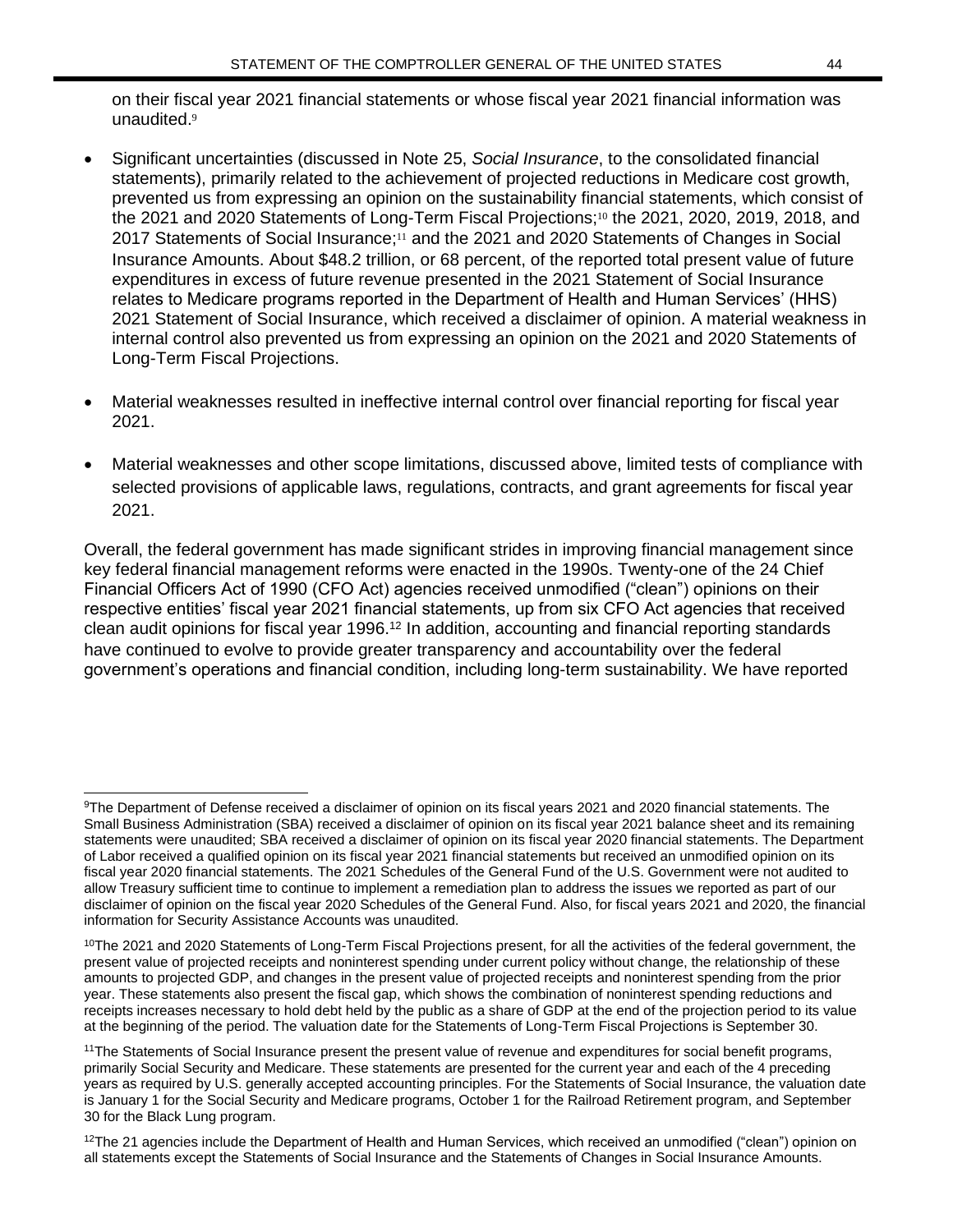areas where financial management can be improved, including standardizing the responsibilities of chief financial officers, preparing government-wide and agency-level financial management plans, and better linking performance and cost information for decision-making.<sup>13</sup>

While the U.S. government's consolidated financial statements provide a high-level summary of the financial position, financial condition, and operating results for the federal government as a whole, substantial benefits have been achieved as a result of agencies' preparation and audit of financial statements, including

- useful and necessary insight into government operations, including the agencies' financial conditions;
- increased federal agency accountability to Congress and citizens, including independent assurance about the reliability of reported financial information;
- greater confidence to stakeholders (governance officials, taxpayers, consumers, or regulated entities) that federal funds are being properly accounted for and assets are properly safeguarded;
- an assessment of the reliability and effectiveness of systems and related internal controls, including identifying control deficiencies that could lead to fraud, waste, or abuse;
- a focus on information security;
- early warnings of financial management issues; and
- identification of noncompliance with laws and regulations, which can present challenges to agency operations.

The preparation and audit of individual federal entities' financial statements have also identified numerous deficiencies, leading to corrective actions to strengthen federal entities' internal controls, processes, and systems. For instance, the Department of Veterans Affairs took corrective actions to address auditor-identified deficiencies, resulting in improvements in internal controls over obligations, undelivered orders, accrued expenses, and entity-level controls, including the Chief Financial Officer's organizational structure, that reduced two material weaknesses to significant deficiencies.<sup>14</sup>

However, since the federal government began preparing consolidated financial statements, for fiscal year 1997, three major impediments have continued to prevent us from rendering an opinion on the federal government's accrual-based consolidated financial statements: (1) serious financial management problems at the Department of Defense (DOD), (2) the federal government's inability to adequately account for intragovernmental activity and balances between federal entities, and (3) weaknesses in the federal government's process for preparing the consolidated financial statements. In addition, the Small Business Administration (SBA), which had substantial activity related to the COVID-19 pandemic response, was unable to obtain an opinion on its fiscal year 2021 and 2020 financial statements, after years of receiving clean opinions.

DOD continues to take positive steps to improve its financial management but faces long-standing issues. After many years of working toward financial statement audit readiness, DOD underwent full financial statement audits for fiscal years 2018 through 2021. These audits resulted in disclaimers of opinion, material weaknesses in internal control over financial reporting (28 in fiscal year 2021 and 26 in fiscal year 2020), and thousands of audit findings. Some of the material weaknesses—such as an inability to account for its property and equipment and ineffective information system controls—are examples of long-standing weaknesses at DOD.

<sup>13</sup>GAO, *Federal Financial Management: Substantial Progress Made since Enactment of the 1990 CFO Act; Refinements Would Yield Added Benefits*[, GAO-20-566](https://www.gao.gov/products/GAO-20-566) (Washington, D.C.: Aug. 6, 2020).

<sup>&</sup>lt;sup>14</sup>A significant deficiency is a deficiency, or a combination of deficiencies, in internal control over financial reporting that is less severe than a material weakness yet important enough to merit attention by those charged with governance.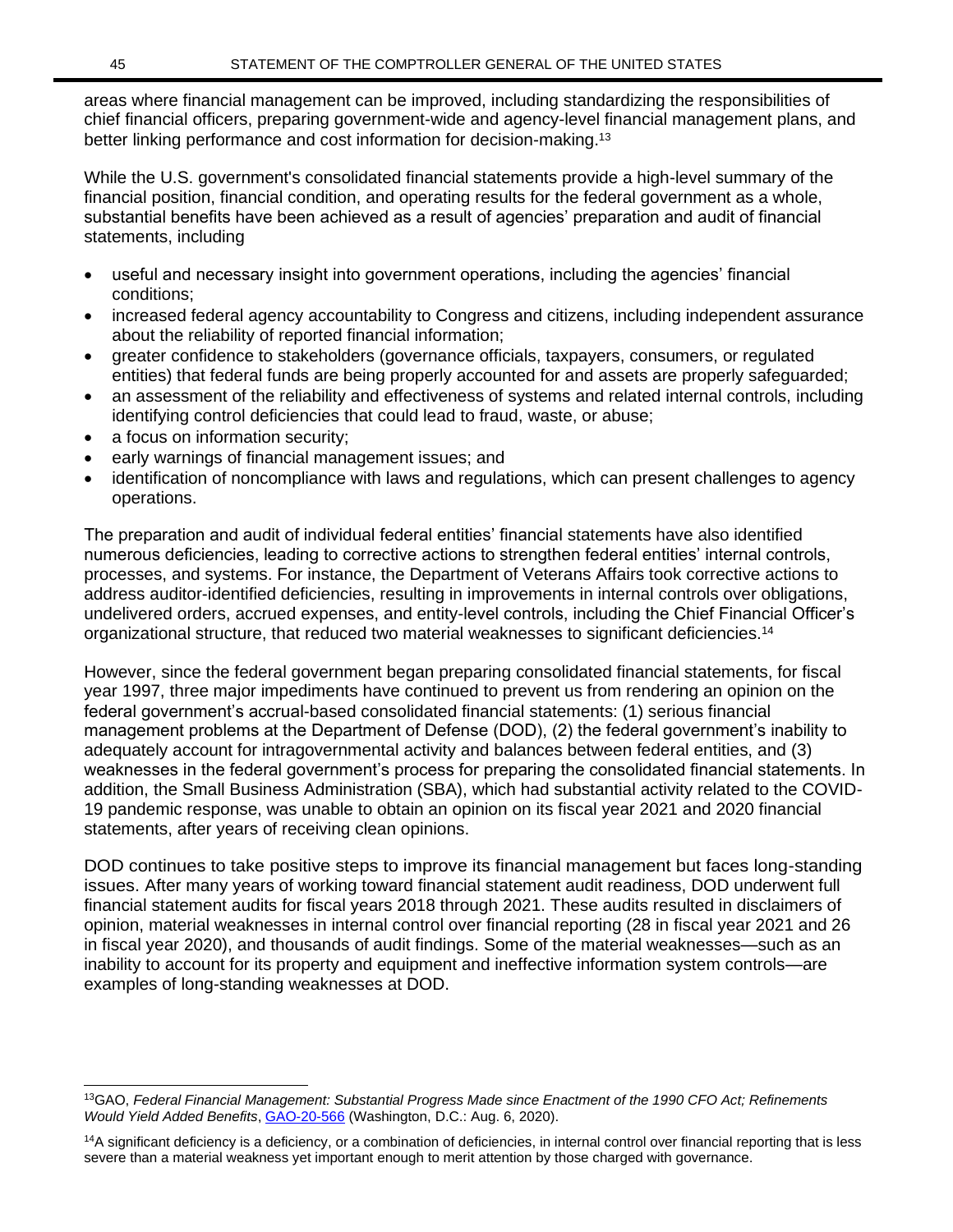DOD leadership identified a number of financial management–related benefits from these departmentwide audits, as well as operational improvements. Specifically, DOD stated that some of the benefits of the audit process included the following:

- Inventories of real property resulted in improved accuracy of real property records.
- Initiatives to locate untracked or excess material identified more than \$3 billion of material that was made available for redeployment.
- The identification of approximately \$50 million of available funding that was subsequently used for a command's mission support.

DOD has acknowledged that achieving a clean audit opinion will take time. In fiscal years 2021 and 2020, DOD management prioritized certain critical areas (e.g., information technology, real property, and inventory) for improvement. DOD reported that it uses the number of audit findings closed and material weaknesses downgraded from year to year to measure progress toward that goal. DOD also tracks progress by the number of components moving from disclaimers of opinion to clean audit opinions. While DOD's fiscal year 2021 audit resulted in a net increase of two material weaknesses, one previously reported material weakness was downgraded to a significant deficiency and DOD reported that over 13 percent of findings from prior year financial statement audits were closed.

Various efforts are also under way to address the other two major impediments to rendering an opinion on the accrual-based consolidated financial statements. Regarding the government's inability to adequately account for intragovernmental activity and balances between federal entities, during fiscal year 2021, Treasury continued to provide information and assistance to significant component entities to aid in resolving their intragovernmental differences.<sup>15</sup> Treasury also issued additional guidance to federal entities related to accounting for intragovernmental transactions. Regarding weaknesses in the federal government's process for preparing the consolidated financial statements, in recent years, Treasury's corrective actions have included improving systems and implementing new processes for preparing the consolidated financial statements, enhancing guidance for federal entity financial reporting, and implementing procedures to address certain internal control deficiencies detailed in our August 2021 management report.<sup>16</sup> In addition to Treasury's and the Office of Management and Budget's (OMB) continued leadership, federal entities' strong and sustained commitment is critical to fully addressing these issues.

SBA's auditor reported that the urgent need for SBA to implement COVID-19 pandemic–related programs as quickly and efficiently as possible led to deficiencies in internal control processes.<sup>17</sup> SBA's auditor reported several material weaknesses in internal control, including control deficiencies in (1) approvals, reporting, review, forgiveness, and service provider oversight related to PPP and (2) eligibility, recording, and service provider oversight related to the EIDL program. We, along with SBA's Office of Inspector General, have also reported concerns with SBA's internal controls over PPP and the EIDL program and have made several recommendations to SBA related to its COVID-19 programs. These weaknesses limit the reliability of SBA's financial reporting and increase the risk of fraud and improper payments.

<sup>15</sup>OMB and Treasury have identified 40 federal entities that are significant to the U.S. government's fiscal year 2021 consolidated financial statements, including the 24 CFO Act agencies. See app. A of the *Fiscal Year 2021 Financial Report of the United States Government* for a list of the 40 entities.

<sup>16</sup>GAO, *Management Report: Continued Improvements Needed in the Processes Used to Prepare the U.S. Consolidated Financial Statements*, [GAO-21-587](https://www.gao.gov/products/gao-21-587) (Washington, D.C.: Aug. 12, 2021).

<sup>17</sup>Small Business Administration, *Agency Financial Report for Fiscal Year 2021* (Washington, D.C.: Nov. 15, 2021).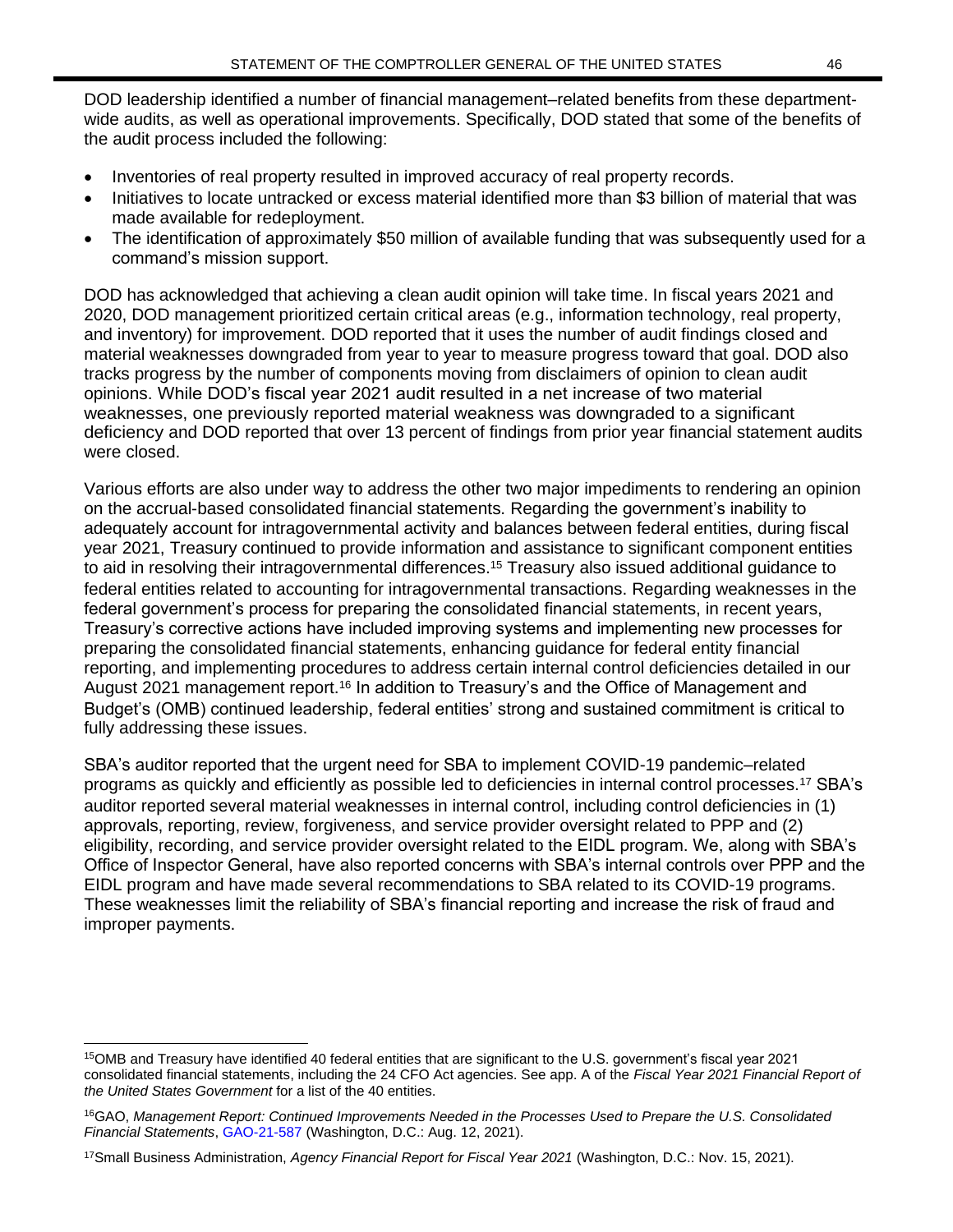The material weaknesses underlying these three major impediments, as well as the weaknesses identified at SBA, (1) hamper the federal government's ability to reliably report a significant portion of its assets, liabilities, costs, and other related information; (2) affect the federal government's ability to reliably measure the full cost, as well as the financial and nonfinancial performance, of certain programs and activities; (3) impair the federal government's ability to adequately safeguard significant assets and properly record various transactions; and (4) hinder the federal government from having reliable, useful, and timely financial information to operate effectively and efficiently. We have made a number of recommendations to OMB, Treasury, DOD, and SBA to address these issues.<sup>18</sup> These entities have taken or plan to take actions to address these recommendations.

In addition to the material weaknesses referred to above, we identified two other continuing material weaknesses. These are the federal government's inability to (1) determine the full extent to which improper payments occur and reasonably assure that appropriate actions are taken to reduce them and (2) identify and resolve information security control deficiencies and manage information security risks on an ongoing basis. The fiscal year 2021 government-wide total of reported estimated improper payments was \$281 billion. However, this amount does not include improper payment estimates for certain programs. For example, improper payment estimates were not reported for PPP, HHS's Temporary Assistance for Needy Families, HHS's Advance Premium Tax Credit, and the Department of Agriculture's Supplemental Nutrition Assistance Program.

Our audit report presents additional details concerning these material weaknesses and their effect on the accrual-based consolidated financial statements and managing federal government operations. Until the problems outlined in our audit report are adequately addressed, they will continue to have adverse implications for the federal government and the American people.

The 2021 Statement of Long-Term Fiscal Projections and related information in Note 26, *Long-Term Fiscal Projections*, to the consolidated financial statements and in the unaudited Required Supplementary Information section of the *2021 Financial Report* show that, based on current revenue and spending policies, the federal government continues to face an unsustainable long-term fiscal path. GAO and the Congressional Budget Office (CBO) also prepare long-term federal fiscal simulations, which continue to show federal debt held by the public rising as a share of gross domestic product (GDP) in the long term.<sup>19</sup> This situation—in which debt held by the public grows faster than GDP means the federal government's long-term fiscal path is unsustainable.

GAO, CBO, and the *2021 Financial Report*, although using somewhat different assumptions, all project that debt held by the public as a share of GDP (debt-to-GDP) will surpass its historical high (106 percent in 1946) in the next 10 years. Health care and Social Security remain key drivers of federal noninterest spending in the long-term projections. In addition, while interest rates are historically low, GAO, CBO, and the *2021 Financial Report* project that growing debt held by the public will lead to higher spending on net interest (primarily interest on debt held by the public).

<sup>18</sup>See [GAO-21-587.](https://www.gao.gov/products/gao-21-587) In addition, see GAO, *DOD Financial Management*, accessed Feb. 9, 2022,

[https://www.gao.gov/highrisk/dod\\_financial\\_management.](https://www.gao.gov/highrisk/dod_financial_management/why_did_study) Further, other auditors have made recommendations to DOD and SBA for improving their financial management. See GAO, *High Risk Area: Emergency Loans for Small Businesses*, accessed Feb. 9, 2022[, https://www.gao.gov/highrisk/emergency-loans-small-businesses.](https://www.gao.gov/highrisk/emergency-loans-small-businesses)

<sup>19</sup>For more information on GAO's simulations, see GAO, *America's Fiscal Future*, accessed on Feb. 9, 2022, [https://www.gao.gov/americas\\_fiscal\\_future.](https://www.gao.gov/americas_fiscal_future) For more information on CBO's simulations, see Congressional Budget Office, *The 2021 Long-Term Budget Outlook* (Washington, D.C.: Mar. 4, 2021).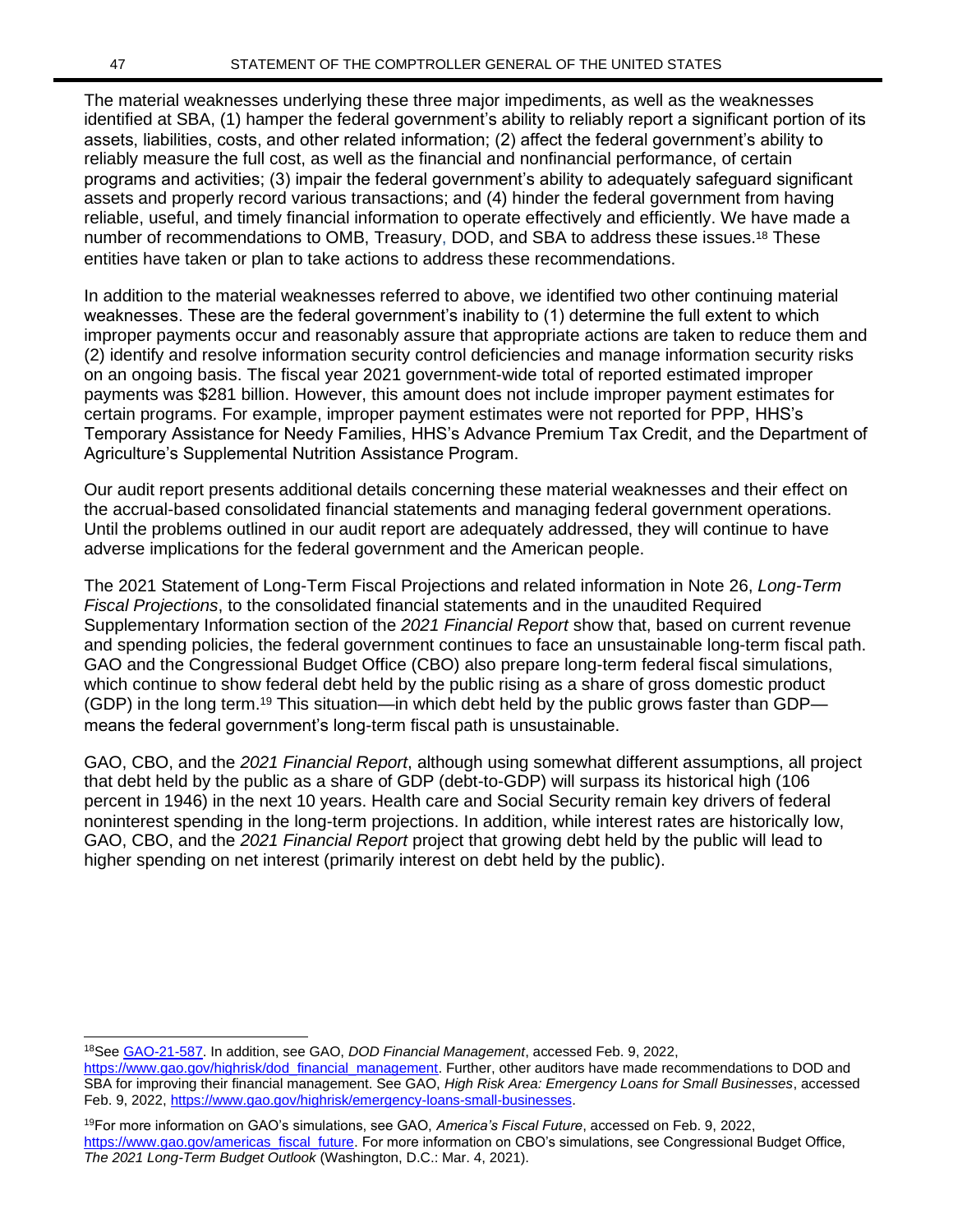The *2021 Financial Report* also discusses the fiscal gap, which is a measure of how much primary deficits must be reduced through policy changes (some combination of revenue increases or spending cuts) over the next 75 years in order to make fiscal policy sustainable.<sup>20</sup> For example, based on projections in the *2021 Financial Report*, if policymakers choose to achieve a debt-to-GDP target of 100 percent—the level the federal government reached at the end of fiscal years 2020 and 2021—they would need to make policy changes over a 75-year period (fiscal years 2022 to 2096) that increase projected revenues by 32 percent, reduce projected noninterest spending by 25 percent, or a combination of the two. The projections show that the longer such policy changes are delayed, the more significant the changes will need to be.

Congress and the administration have responded in an unprecedented manner to the COVID-19 pandemic and the resulting severe economic repercussions. Once the pandemic recedes and as the economy continues to recover, Congress and the administration should quickly pivot to developing a plan to place the federal government on a sustainable long-term fiscal path.

Since 2017, we have stated that a fiscal plan is needed to ensure that the United States remains in a strong economic position to meet its social and security needs, as well as to preserve flexibility to address unforeseen events like public health emergencies. In developing a fiscal plan at the appropriate time, policymakers will need to consider the entire range of federal activities, both revenue (including tax expenditures) and spending (entitlement programs, other mandatory spending, and discretionary spending) that affect the debt. In September 2020, we raised a matter to Congress, suggesting that it establish a long-term fiscal plan that includes fiscal rules and targets, such as a debtto-GDP target.<sup>21</sup>

Well-designed fiscal rules and targets can help manage debt by controlling factors like spending and revenue as part of a long-term fiscal plan. In September 2020, we identified key considerations for the design, implementation, and enforcement of fiscal rules and targets.<sup>22</sup> For example, the design should provide flexibility to address emerging issues, such as public health emergencies. GAO issues an annual report on the fiscal health of the federal government, which provides more information on the federal government's unsustainable long-term fiscal path.

Further, we have recommended that Congress consider alternative approaches to the current debt limit as part of any long-term fiscal plan. The debt limit is a legal limit on the total amount of federal debt that can be outstanding at one time.<sup>23</sup> However, it does not restrict Congress's ability to pass spending and revenue legislation that affects the level of debt in the future, nor does it otherwise constrain fiscal policy. As currently structured, the debt limit is not a fiscal rule; it is a limit only on Treasury's authority to borrow in order to finance the decisions already enacted by Congress and the President.

Further, there are other risks—such as public health emergencies, natural disasters, military engagements, and economic crises—that could affect the federal government's financial condition in the future. These risks are not fully accounted for in the government's long-term fiscal projections. Some of the specific risks that could affect the federal government's financial condition include the following:

<sup>&</sup>lt;sup>20</sup>The primary deficit is the difference between noninterest spending and receipts.

<sup>21</sup>GAO, *The Nation's Fiscal Health: Effective Use of Fiscal Rules and Targets*, [GAO-20-561](https://www.gao.gov/products/gao-20-561) (Washington, D.C.: Sept. 23, 2020).

 $22$ For more information on the design of fiscal rules and targets, see [GAO-20-561.](https://www.gao.gov/products/gao-20-561)

 $^{23}$ The debt limit is codified at 31 U.S.C. § 3101(b), as amended, and applies to federal debt issued pursuant to authority under 31 U.S.C. chapter 31. A very small amount of total federal debt is not subject to the debt limit. This amount primarily comprises unamortized discounts on Treasury bills and Zero Coupon Treasury bonds; debt securities issued by agencies other than Treasury, such as the Tennessee Valley Authority; and debt securities issued by the Federal Financing Bank.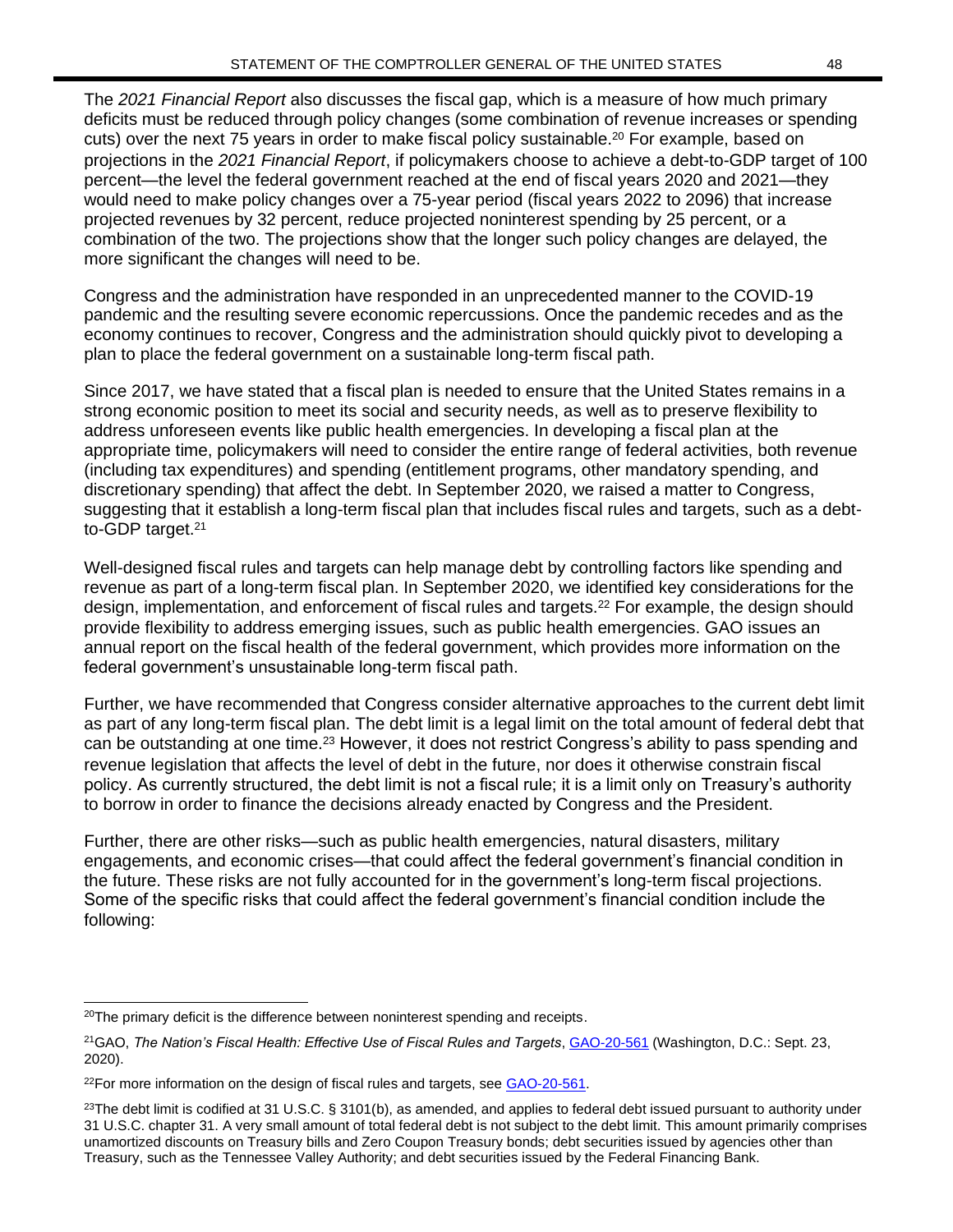• Federal support of the housing finance market remains significant even though the market has largely recovered since the 2007 to 2009 financial crisis. In 2008, the federal government placed the Federal National Mortgage Association (Fannie Mae) and the Federal Home Loan Mortgage Corporation (Freddie Mac) under conservatorship and entered into preferred stock purchase agreements with these government-sponsored enterprises (GSE) to help ensure their financial stability. These agreements could affect the federal government's financial condition. At the end of fiscal year 2021, the federal government reported about \$221 billion of investments in the GSEs, which is net of about \$38 billion in valuation losses. The GSEs paid Treasury no cash dividends during fiscal years 2021 and 2020. The reported maximum remaining contractual commitment to the GSEs, if needed, is about \$254 billion.

The ultimate role of the GSEs could affect the federal government's financial condition and the financial condition of certain federal entities, including the Federal Housing Administration (FHA), which in the past expanded its lending role in distressed housing and mortgage markets. Federal actions and strong housing market conditions have strengthened the financial condition of FHA and the GSEs, and they have not required Treasury assistance during the COVID-19 pandemic. However, risks remain that could affect their ability to absorb unexpected losses under severely adverse conditions.<sup>24</sup> For example, the extent of mortgage losses for the large number of borrowers who fell behind on mortgage payments during the COVID-19 pandemic is not yet known.

- Disaster costs are expected to increase as extreme weather events become more frequent and intense because of climate change, as the U.S. Global Change Research Program and the National Academies of Sciences, Engineering, and Medicine have observed and projected. Federal insurance programs are likely to be affected by the increasing costs of weather and climate disasters. For example, as currently structured, the National Flood Insurance Program's premiums and dedicated resources are not, over the long term, sufficient to cover expected costs without borrowing from Treasury.<sup>25</sup> As of September 30, 2021, the Federal Emergency Management Agency (FEMA), which administers the National Flood Insurance Program, owed about \$21 billion to Treasury for money borrowed to pay claims and other expenses. We have reported that FEMA is unlikely to collect enough in premiums in the future to repay this debt.<sup>26</sup>
- The U.S. Postal Service (USPS) continues to be in poor financial condition. USPS cannot fund its current level of services and meet its financial obligations from its current level of revenues. The fiscal year 2021 net loss of about \$5 billion marked its 15th consecutive year of net losses—totaling about \$92 billion. In addition, USPS has missed about \$72 billion in required payments for funding postal retiree health and pension benefits through fiscal year 2021, including about \$57 billion in missed payments to fund retiree health benefits and about \$15 billion in missed payments to fund pension benefits. USPS stated that it missed these payments to minimize the risk of running out of cash. USPS has also used \$10 billion in COVID-19 pandemic–related funding. However, if USPS's expenses continue to exceed its revenue, its ability to continue operating and providing universal postal service will be at risk and may affect the government's future financial condition.

<sup>24</sup>GAO, *Housing Finance System: Future Reforms Should Consider Past Plans and Vulnerabilities Highlighted by Pandemic*, [GAO-22-104284](https://www.gao.gov/products/gao-22-104284) (Washington, D.C.: Jan. 13, 2022).

<sup>&</sup>lt;sup>25</sup>We have suggested an alternative way to record insurance commitments in the budget such that the federal government's commitment would be more fully recognized. See GAO, *Fiscal Exposures: Federal Insurance and Other Activities That Transfer Risk or Losses to the Government*, [GAO-19-353](http://www.gao.gov/products/GAO-19-353) (Washington, D.C.: Mar. 27, 2019).

<sup>26</sup>GAO, *Flood Insurance: Comprehensive Reform Could Improve Solvency and Enhance Resilience*, [GAO-17-425](https://www.gao.gov/products/GAO-17-425) (Washington, D.C.: Apr. 27, 2017).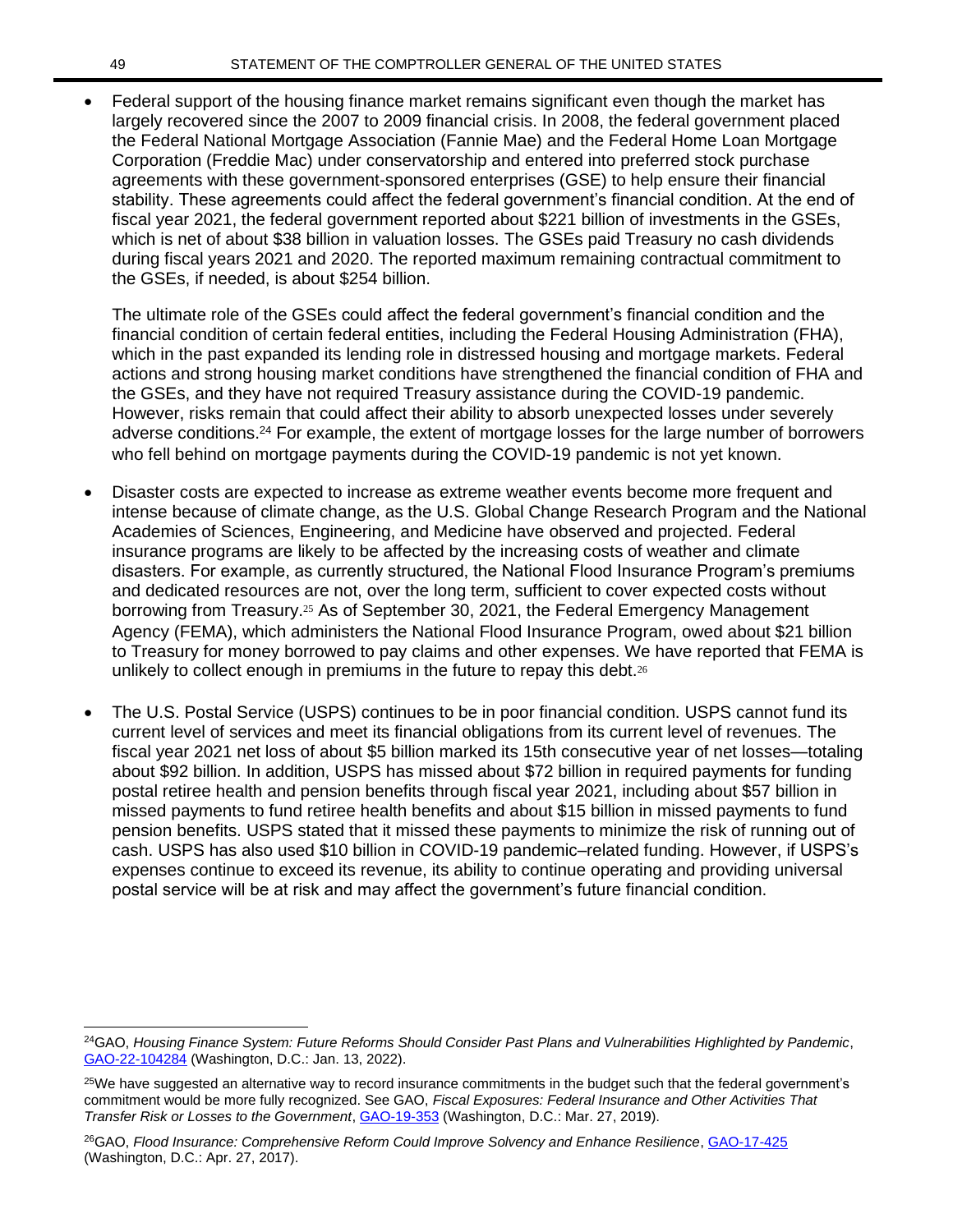• The Pension Benefit Guaranty Corporation's (PBGC) financial future is uncertain because of longterm challenges related to its pension guarantee liabilities and exposure. PBGC faces fundamental financial risks that expose the federal government to immediate and future spending. The American Rescue Plan Act of 2021 (ARPA) provided special financial assistance for certain struggling multiemployer plans.<sup>27</sup> PBGC estimated that the total cost to the federal government for this assistance could be from \$66 billion to \$147 billion.<sup>28</sup> While ARPA significantly extends the solvency of the multiemployer program, PBGC's current projections show a median projected insolvency in 2055. In addition, PBGC estimates that its exposure to potential further losses for the singleemployer program is \$105 billion. We have reported that PBGC's single and multiemployer programs are at risk in part because of funding requirements that do not guarantee adequate plan funding and premiums that do not completely reflect the plans' risks.

Our audit report on the U.S. government's consolidated financial statements would not be possible without the commitment and professionalism of inspectors general throughout the federal government who are responsible for annually auditing the financial statements of individual federal entities. We also appreciate the cooperation and assistance of Treasury and OMB officials as well as the federal entities' chief financial officers' flexibility, adaptability, and ability to issue their financial statements on a timely basis. We look forward to continuing to work with these individuals, the administration, and Congress to achieve the goals and objectives of federal financial management reform.

\_\_\_\_\_\_\_\_\_\_\_\_\_\_\_\_\_\_\_\_\_\_\_\_\_

Our audit report begins on page 228. Our guide, *Understanding the Financial Report of the United States Government*, is intended to help those who seek to obtain a better understanding of the financial report and is available on GAO's website at [https://www.gao.gov.](https://www.gao.gov/)<sup>29</sup>

<sup>27</sup>ARPA, Pub. L. No. 117-2, § 9704, 135 Stat. 4, 190-99 (Mar. 11, 2021), *classified at* 29 U.S.C. §§ 1305(i), 1432.

<sup>28</sup>See Pension Benefit Guaranty Corporation, *FY 2020 Projections Report* (Sept. 2021), accessed on Feb. 9, 2022, [https://www.pbgc.gov/documents/fy-2020-projections-report.](https://www.pbgc.gov/documents/fy-2020-projections-report) As discussed therein, these estimates are based on provisions of PBGC's interim final rule (86 Fed. Reg. 36,598) published in July 2021, and may change once the final rule is issued.

<sup>29</sup>GAO, *Understanding the Financial Report of the United States Government*, [GAO-18-239SP](https://www.gao.gov/products/GAO-18-239SP) (Washington, D.C.: Feb. 2018).